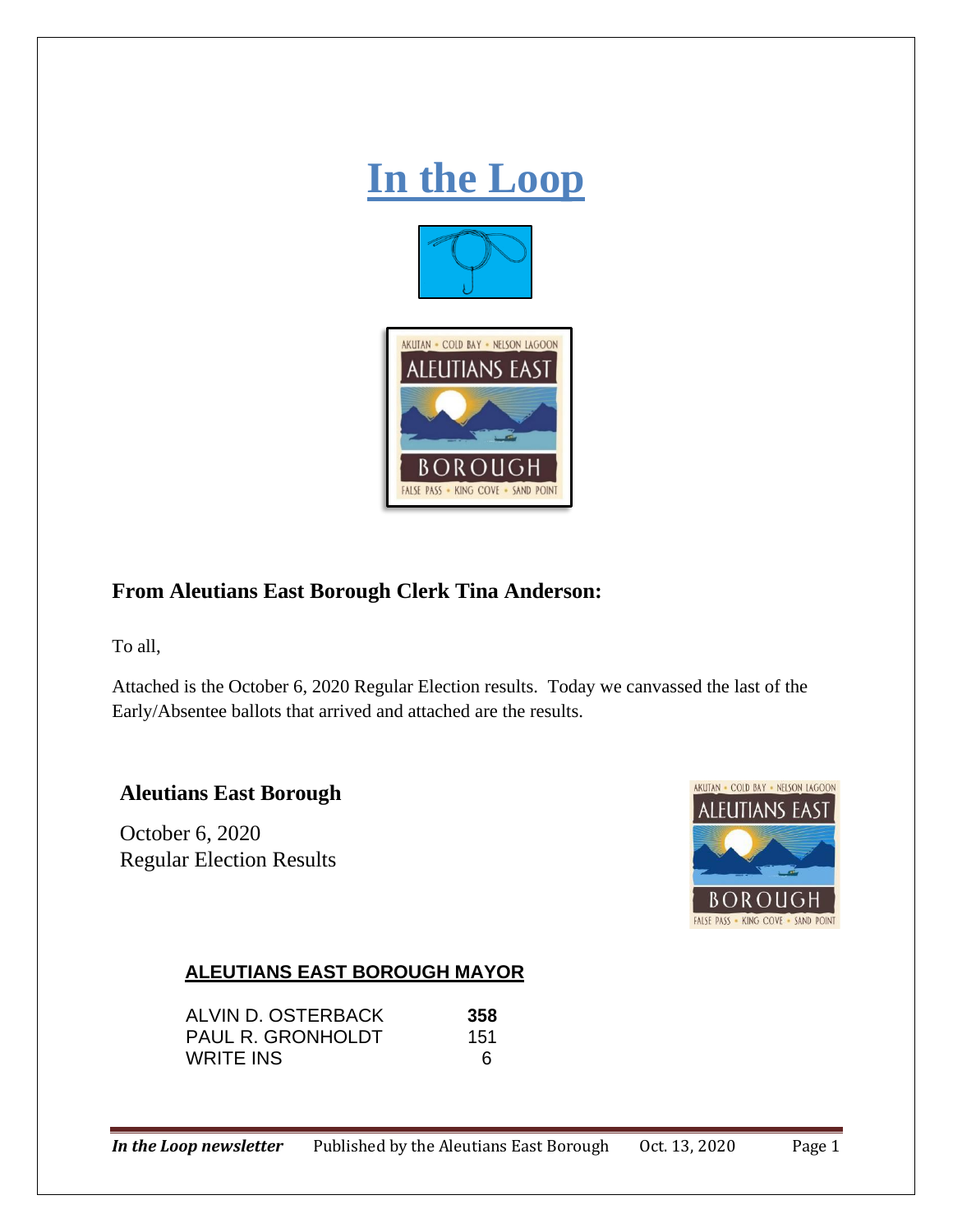### **ALEUTIANS EAST BOROUGH**

| <b>ASSEMBLY SEAT A</b> |
|------------------------|
|------------------------|

| WARREN E. WILSON    | 260 |
|---------------------|-----|
| DAILEY J.N. SCHAACK | 246 |

WRITE INS 8

### **SEAT F**

| JOSEPHINE "JOSY" SHANGIN 470 |    |
|------------------------------|----|
| WRITE INS                    | 13 |

### **ALEUTIANS EAST BOROUGH SCHOOL BOARD SEAT C**

| <b>HILLARY SMITH</b> | 273 |
|----------------------|-----|
| <b>EMIL MOBECK</b>   | 237 |
| <b>WRITE INS</b>     | 2   |

## **SEAT D**

| JACKI BRANDELL    | 286 |
|-------------------|-----|
| BRENDA LEE WILSON | 223 |

WRITE INS 2

*Tina Anderson, Clerk*